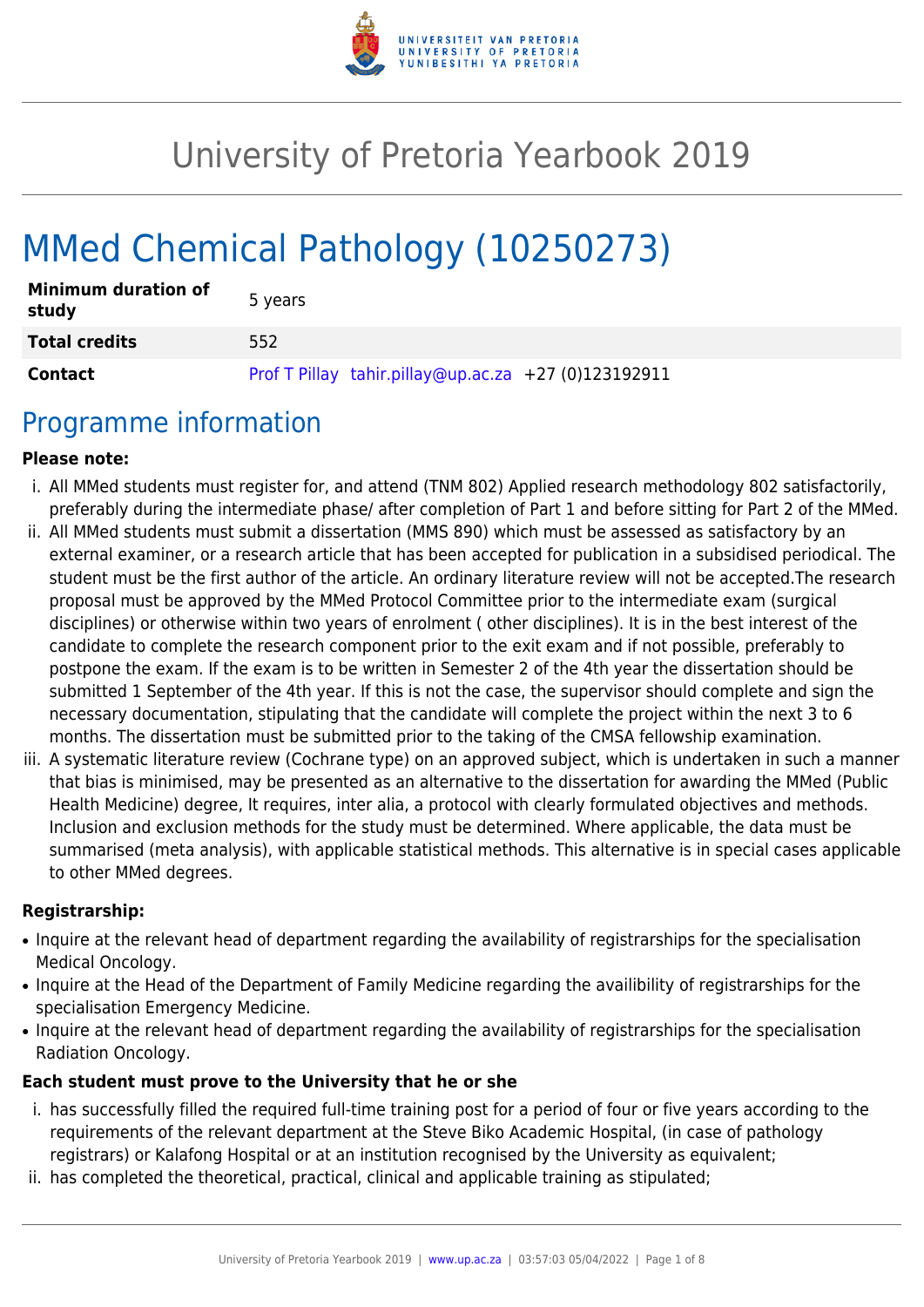

iii. has passed the prescribed written, oral, practical and/or clinical university examinations, and iv. has successfully completed the research component of the degree.

# Other programme-specific information

Satisfactory progress after one year of training is required, as evaluated by the applicable examination panel.

**"Major subject"** refers to the recognised field of study in Medicine in which the student specialises. The study of the major subject extends over four or five years, as prescribed by the relevant department.

# Examinations and pass requirements

- i. The sequence of the examinations in the prerequisite subjects will be determined by the head of the department under which the major subject falls.
- ii. The nature, duration and time of the examinations in the prerequisite subjects are determined in cooperation with the heads of the departments under which the prerequisite subjects fall – with the proviso that, except in cases where stipulated otherwise, the examinations in the prerequisite subjects may be held at any time prior to or concurrently with the major subject. The examinations in the major subjects are held as follows:
- iii. In the case of four-year programmes: not before the end of the third year.
- iv. In the case of five-year programmes: not before the end of the fourth year.
- v. A minimum final mark of 50% is required by all departments to pass in a subject and in the clinical section of the examination, a subminimum of 50%. General Regulations apply.
- vi. A student is not admitted to the examination in a prerequisite subject (second examinations excluded) more than twice, nor is he or she admitted to the examination in the major subject more than twice.

**Note:** Certificates of satisfactory preparation and progress are required in respect of the fourth year of four-year programmes in which an examination is held at the end of the third year.

#### **Second examinations**

Second examinations for MMed students will only be held after at least six months have elapsed since the conclusion of the examination in which the student had failed.

#### **Rules governing the writing of the examinations of the College of Medicine of South Africa [CMSA]**

- i. Only candidates who have met all requirements for the MMed degree except for the major subject (final examination), i.e. passed all prerequisite subjects (the latter to be interchangeable; can be passed either at the University or as primary and intermediary examinations at the College of Medicine of South Africa [CMSA], completed all practical, clinical and applicable training of four or five years as prescribed by the relevant academic department (continuous evaluation of the candidate, in an approved registrar post, by the head of department of the candidate); and completed the required research component for the degree in accordance with the Faculty Yearbook regulations, i.e. Applied research methodology 800 (TNM 800) and the dissertation (MMS 800) or an article (not an ordinary literature review) that has been accepted for publication in a subsidised periodical, will be allowed to write the college examination (exit examination), after which they will obtain both the CMSA fellowship and the MMed as specialist qualifications.
- ii. The rules have been effective as from 1 January 2011. As a transitional measure, cases will be considered on an individual basis where necessary.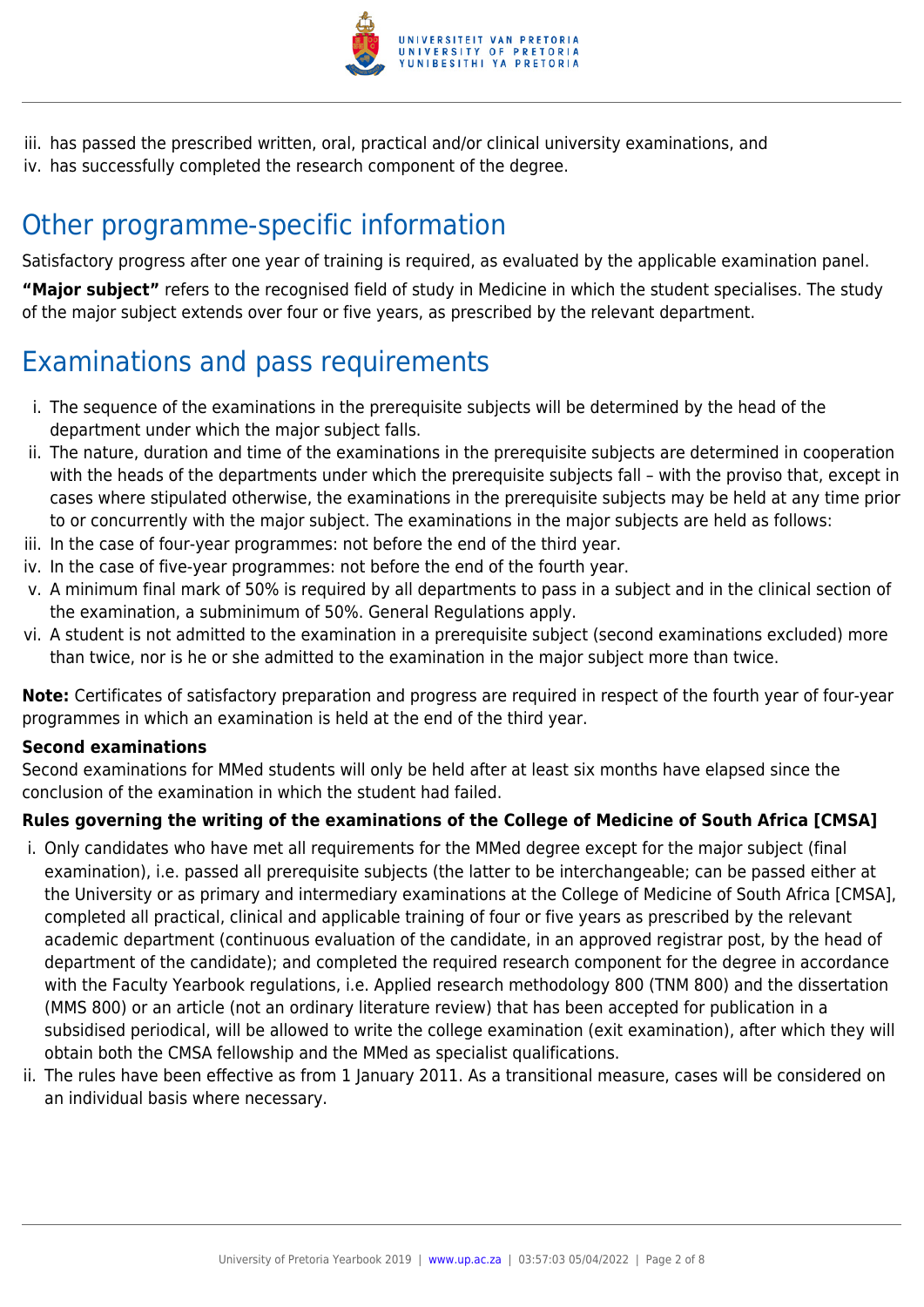

# Exemption

#### **Exemption**

- i. The Faculty Board may grant partial exemption from the training and work mentioned under par. (b) and (c)(i) and (ii) above on the grounds of comparable training and experience completed in another post or at another recognised institution – with the proviso that exemption from a maximum period of 18 months may be granted with regard to four-year and five-year programmes.
- ii. Exemption from a maximum of three years may be granted by the Department of Medical Oncology for the MMed in Medical Oncology [MMed(MedOnc)] on the grounds of the MMed(Int) or MMed(Paed) degree of this University, or experience recognised by the University as equivalent.
- iii. Specific prerequisite subjects must be passed within 24 months after commencement of the programme.

# Pass with distinction

The degree is conferred at the end of the prescribed training period (i.e. three, four or five years, respectively). The degree is conferred with distinction on a student who has obtained a final mark of at least 75% in his or her major subject.

# General information

#### **Registrars**

Departments expect registrars to participate increasingly in the examining and treatment of patients in the hospital, both in-patients and out-patients, as well as performing and interpreting tests in the laboratory (where applicable); initially under supervision and later increasingly at their own responsibility. Lectures/symposia with closely related departments are organised, as well as discussions of literature, etc.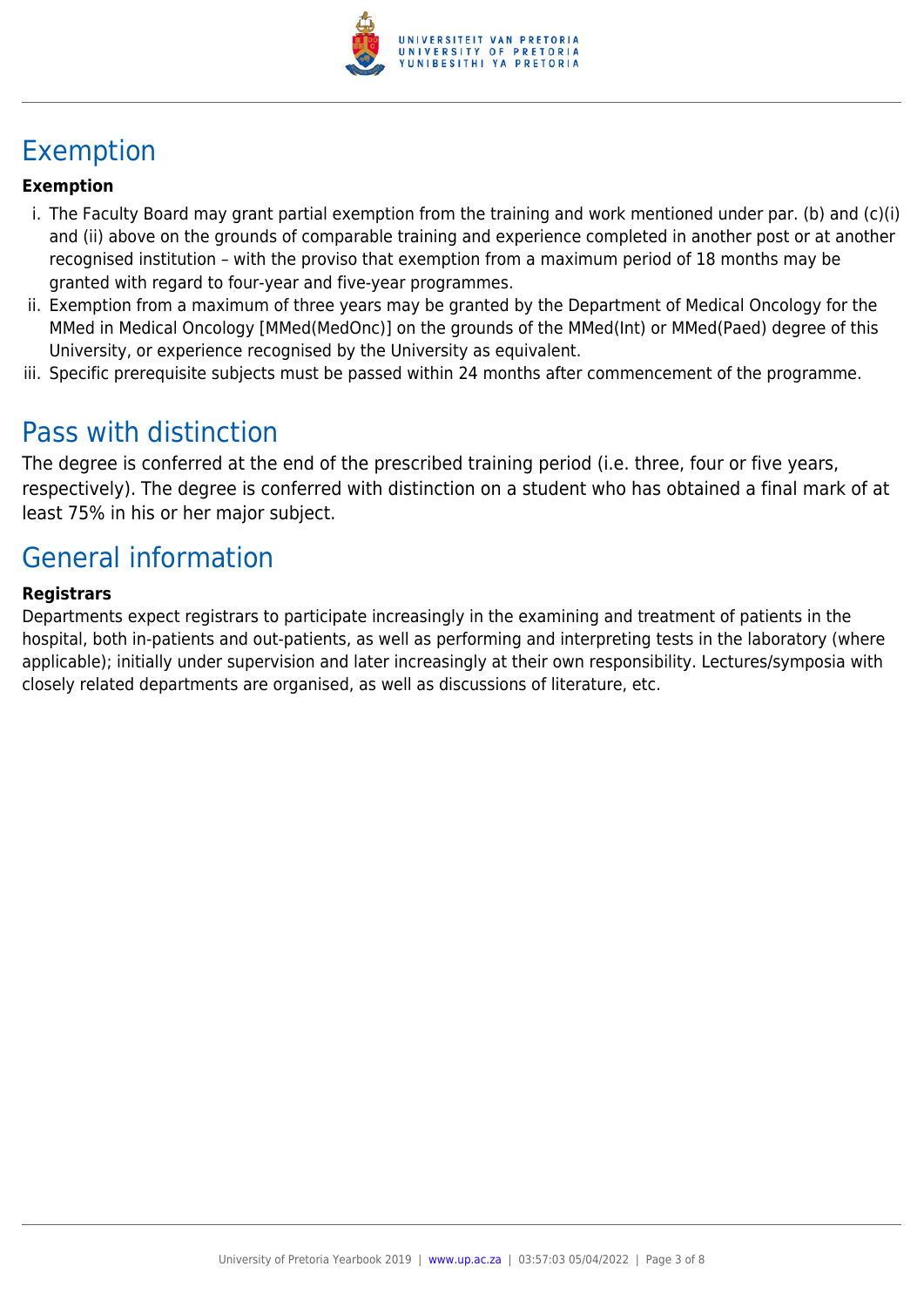

**Minimum credits: 480**

# **Core modules**

# **Chemical pathology 800 (CHP 800)**

| <b>Module credits</b>         | 300.00                         |
|-------------------------------|--------------------------------|
| <b>Prerequisites</b>          | FCPath (Chem)(SA) Part I       |
| Language of tuition           | Module is presented in English |
| <b>Department</b>             | <b>Chemical Pathology</b>      |
| <b>Period of presentation</b> | Year                           |

### **Dissertation 890 (MMS 890)**

| <b>Module credits</b>         | 180.00                         |
|-------------------------------|--------------------------------|
| Language of tuition           | Module is presented in English |
| <b>Department</b>             | <b>School of Medicine</b>      |
| <b>Period of presentation</b> | Year                           |

### **Applied research methodology 802 (TNM 802)**

| <b>Module credits</b>         | 0.00                           |
|-------------------------------|--------------------------------|
| <b>Language of tuition</b>    | Module is presented in English |
| <b>Department</b>             | Health Sciences Deans Office   |
| <b>Period of presentation</b> | Year                           |
| <b>Module content</b>         |                                |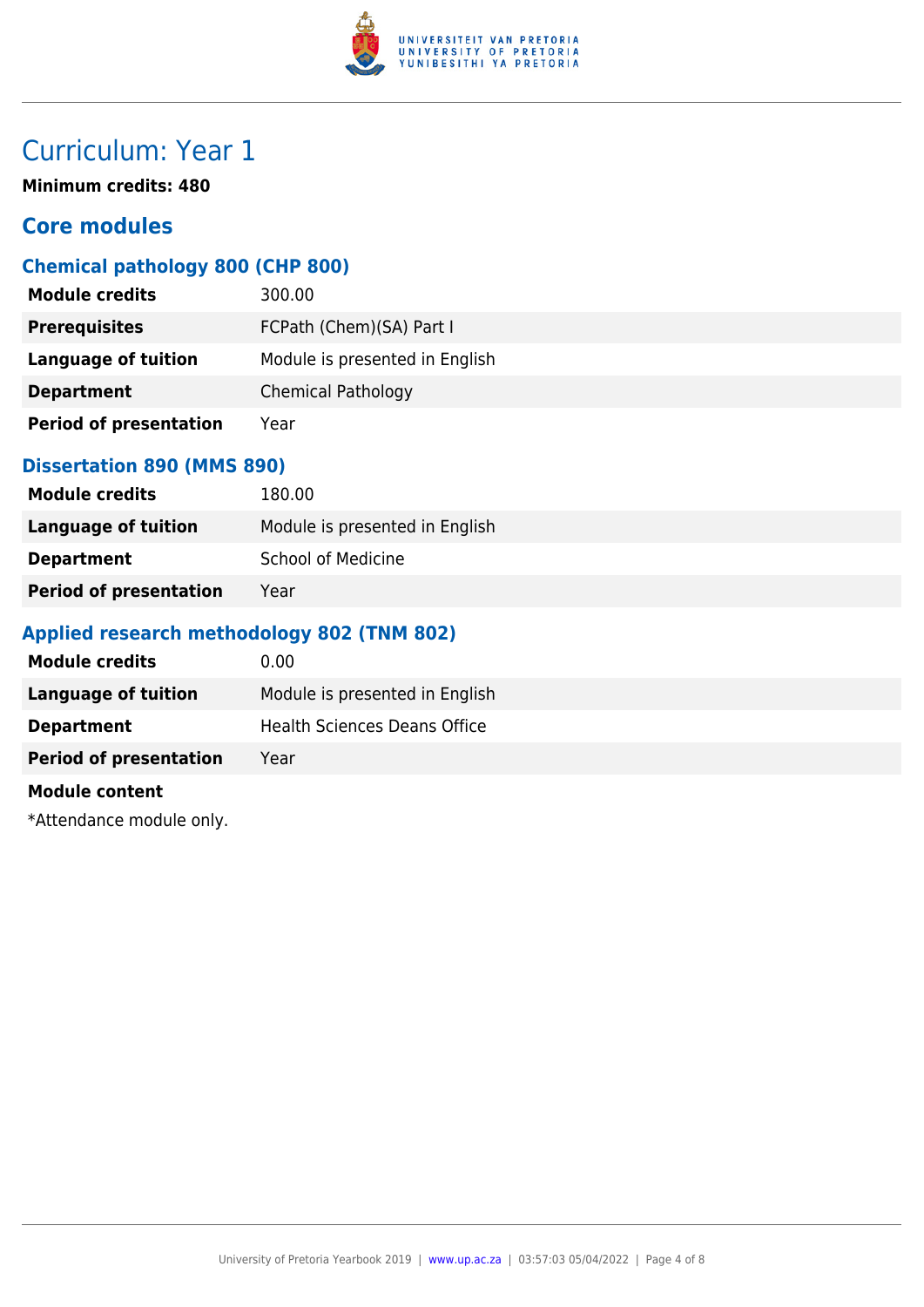

**Minimum credits: 480**

# **Core modules**

### **Chemical pathology 800 (CHP 800)**

| <b>Module credits</b>         | 300.00                         |
|-------------------------------|--------------------------------|
| <b>Prerequisites</b>          | FCPath (Chem)(SA) Part I       |
| Language of tuition           | Module is presented in English |
| <b>Department</b>             | <b>Chemical Pathology</b>      |
| <b>Period of presentation</b> | Year                           |

#### **Dissertation 890 (MMS 890)**

| <b>Module credits</b>         | 180.00                         |
|-------------------------------|--------------------------------|
| Language of tuition           | Module is presented in English |
| <b>Department</b>             | <b>School of Medicine</b>      |
| <b>Period of presentation</b> | Year                           |

### **Applied research methodology 802 (TNM 802)**

| <b>Module credits</b>         | 0.00                                |
|-------------------------------|-------------------------------------|
| <b>Language of tuition</b>    | Module is presented in English      |
| <b>Department</b>             | <b>Health Sciences Deans Office</b> |
| <b>Period of presentation</b> | Year                                |
| <b>Module content</b>         |                                     |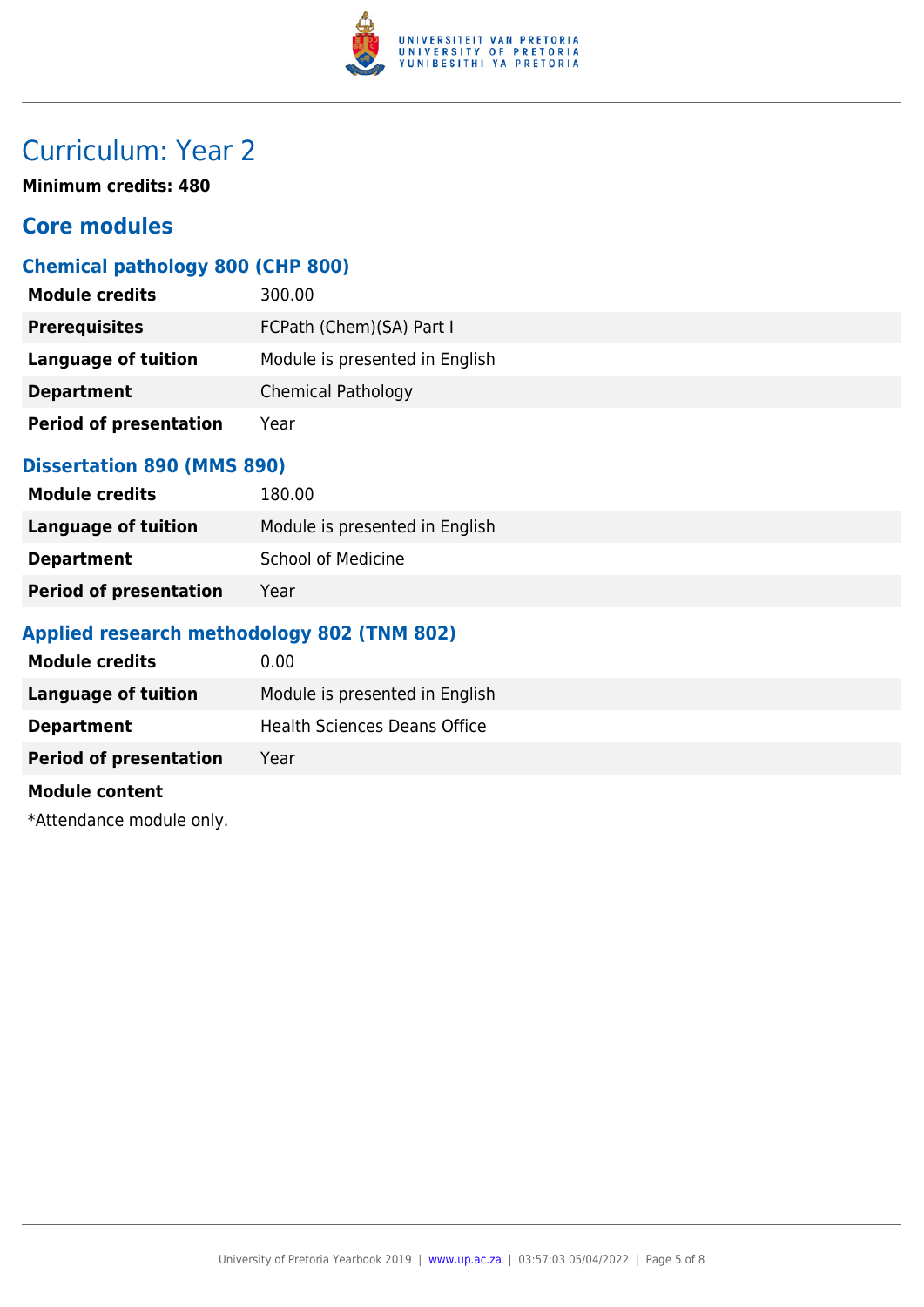

**Minimum credits: 480**

### **Core modules**

### **Chemical pathology 800 (CHP 800)**

| <b>Module credits</b>         | 300.00                         |
|-------------------------------|--------------------------------|
| <b>Prerequisites</b>          | FCPath (Chem)(SA) Part I       |
| Language of tuition           | Module is presented in English |
| <b>Department</b>             | <b>Chemical Pathology</b>      |
| <b>Period of presentation</b> | Year                           |

### **Dissertation 890 (MMS 890)**

| <b>Module credits</b>         | 180.00                         |
|-------------------------------|--------------------------------|
| Language of tuition           | Module is presented in English |
| <b>Department</b>             | <b>School of Medicine</b>      |
| <b>Period of presentation</b> | Year                           |

### **Applied research methodology 802 (TNM 802)**

| <b>Module credits</b>         | 0.00                                |
|-------------------------------|-------------------------------------|
| <b>Language of tuition</b>    | Module is presented in English      |
| <b>Department</b>             | <b>Health Sciences Deans Office</b> |
| <b>Period of presentation</b> | Year                                |
| <b>Module content</b>         |                                     |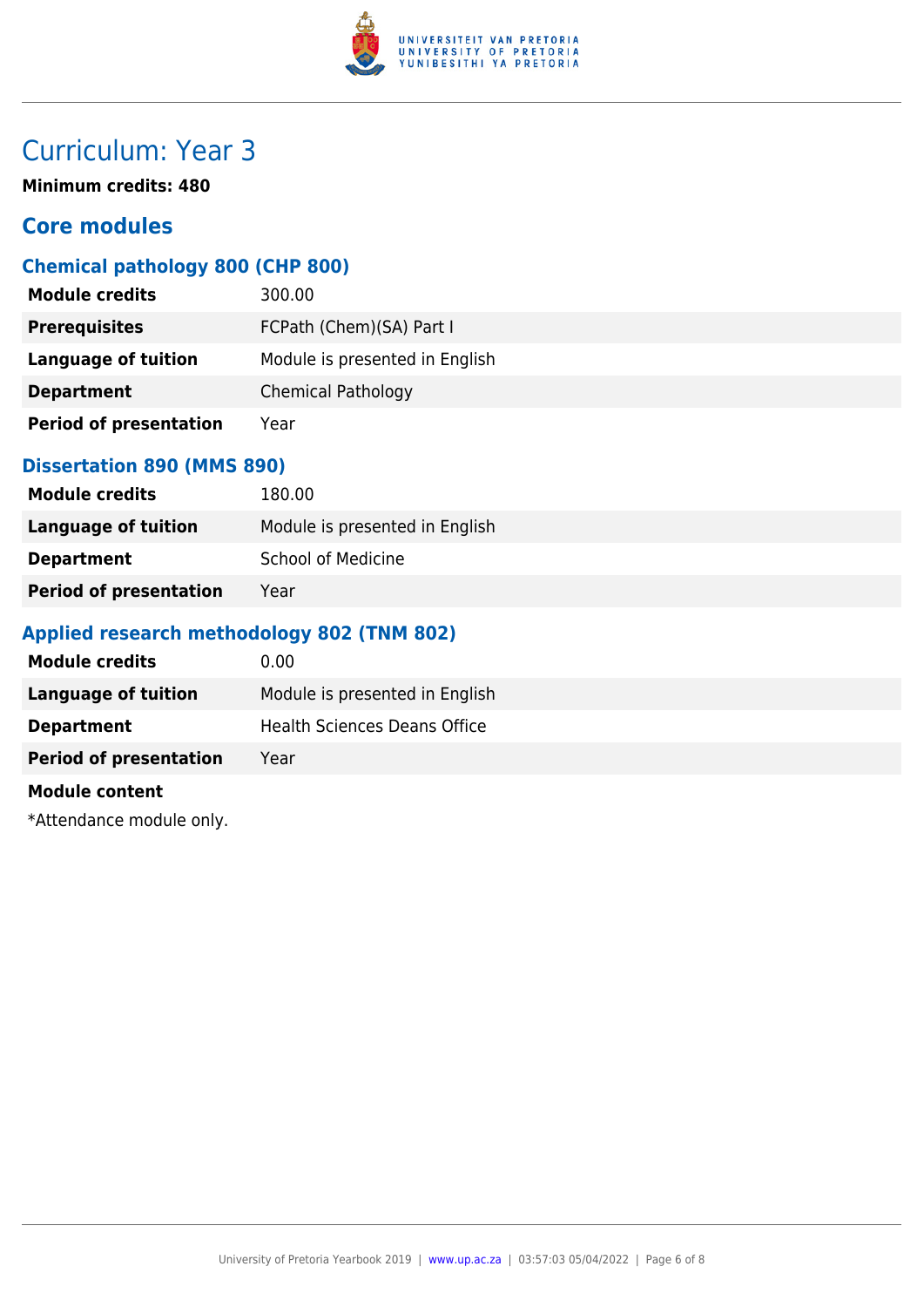

**Minimum credits: 480**

# **Core modules**

### **Chemical pathology 800 (CHP 800)**

| <b>Module credits</b>         | 300.00                         |
|-------------------------------|--------------------------------|
| <b>Prerequisites</b>          | FCPath (Chem)(SA) Part I       |
| Language of tuition           | Module is presented in English |
| <b>Department</b>             | <b>Chemical Pathology</b>      |
| <b>Period of presentation</b> | Year                           |

#### **Dissertation 890 (MMS 890)**

| <b>Module credits</b>         | 180.00                         |
|-------------------------------|--------------------------------|
| Language of tuition           | Module is presented in English |
| <b>Department</b>             | <b>School of Medicine</b>      |
| <b>Period of presentation</b> | Year                           |

### **Applied research methodology 802 (TNM 802)**

| <b>Module credits</b>         | 0.00                                |
|-------------------------------|-------------------------------------|
| <b>Language of tuition</b>    | Module is presented in English      |
| <b>Department</b>             | <b>Health Sciences Deans Office</b> |
| <b>Period of presentation</b> | Year                                |
| <b>Module content</b>         |                                     |